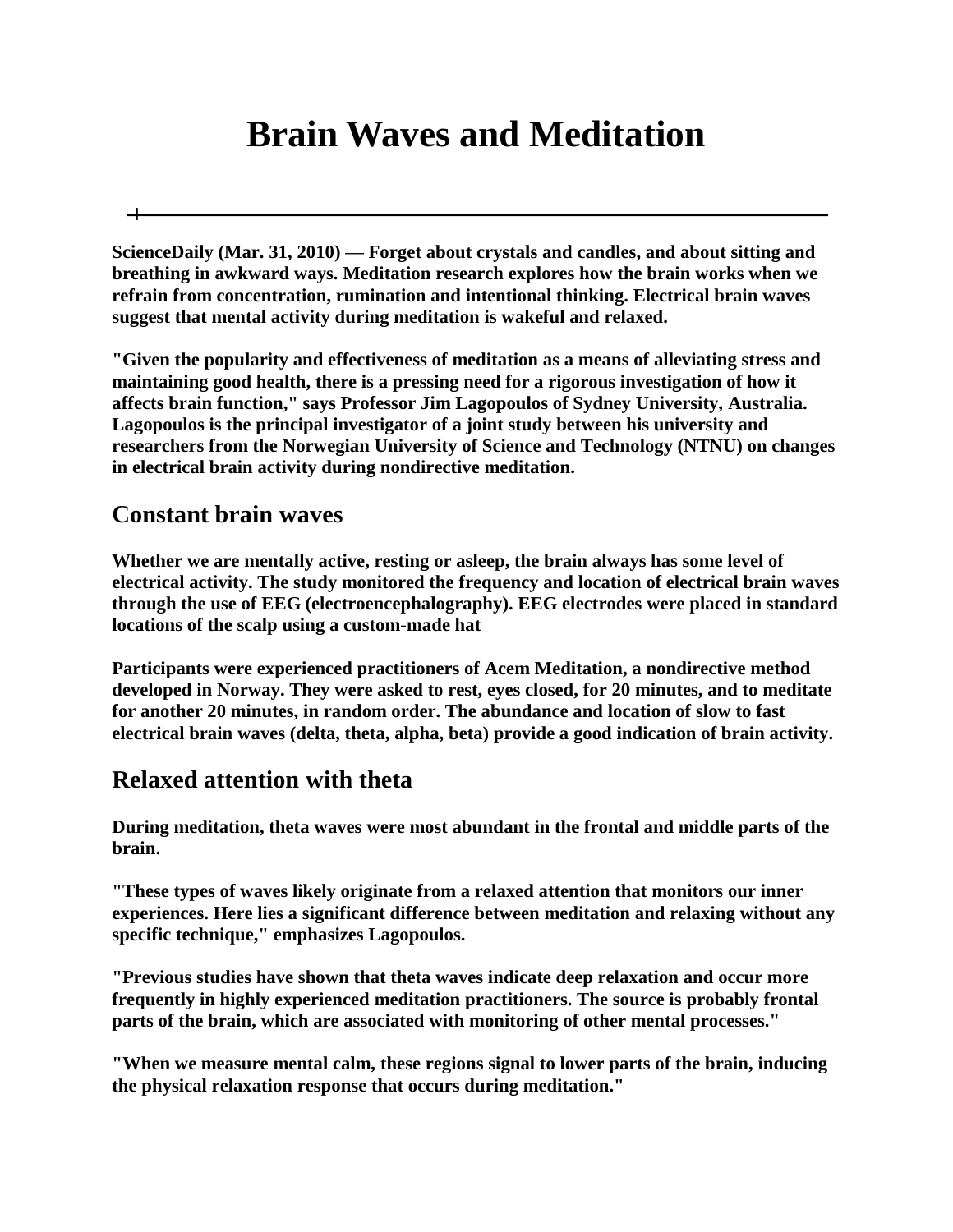## **Silent experiences with alpha**

**Alpha waves were more abundant in the posterior parts of the brain during meditation than during simple relaxation. They are characteristic of wakeful rest.**

**"This wave type has been used as a universal sign of relaxation during meditation and other types of rest," comments Professor Øyvind Ellingsen from NTNU. "The amount of alpha waves increases when the brain relaxes from intentional, goal-oriented tasks.This is a sign of deep relaxation, -- but it does not mean that the mind is void."**

**Neuroimaging studies by Malia F. Mason and co-workers at Dartmouth College NH suggest that the normal resting state of the brain is a silent current of thoughts, images and memories that is not induced by sensory input or intentional reasoning, but emerges spontaneously "from within."**

**"Spontaneous wandering of the mind is something you become more aware of and familiar with when you meditate," continues Ellingsen, who is an experienced practitioner. "This default activity of the brain is often underestimated. It probably represents a kind of mental processing that connects various experiences and emotional residues, puts them into perspective and lays them to rest."**

## **Different from sleep**

**Delta waves are characteristic of sleep. There was little delta during the relaxing and meditative tasks, confirming that nondirective meditation is different from sleep.**

**Beta waves occur when the brain is working on goal-oriented tasks, such as planning a date or reflecting actively over a particular issue. EEG showed few beta waves during meditation and resting.**

**"These findings indicate that you step away from problem solving both when relaxing and during meditation," says Ellingsen.**

**Nondirective versus concentration**

**Several studies indicate better relaxation and stress management by meditation techniques where you refrain from trying to control the content of the mind.**

**"These methods are often described as nondirective, because practitioners do not actively pursue a particular experience or state of mind. They cultivate the ability to tolerate the spontaneous wandering of the mind without getting too much involved. Instead of concentrating on getting away from stressful thought and emotions, you simple let them pass in an effortless way."**

#### **Take home message**